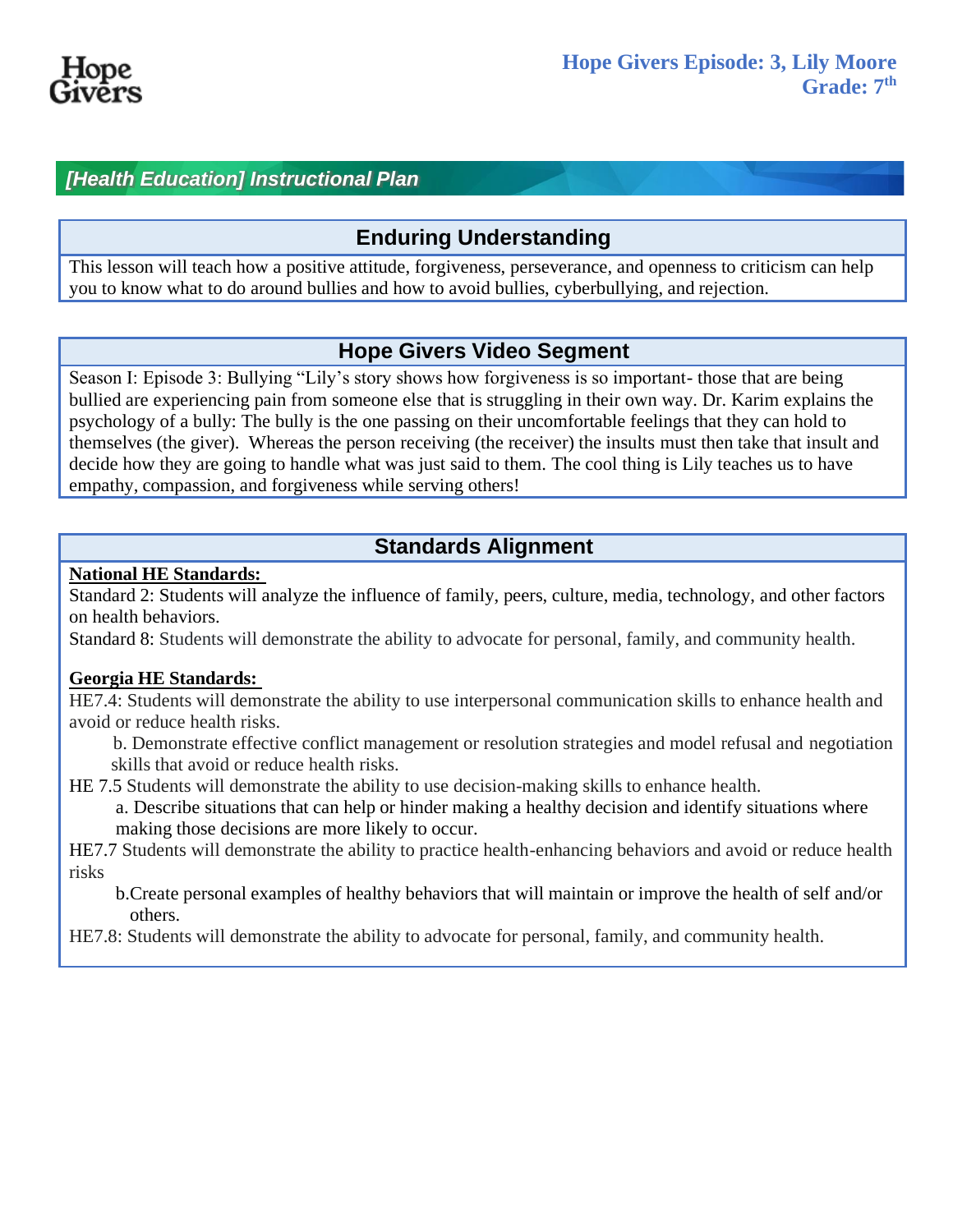## **Instructional Design**

#### Teaching With the End in Mind:

At the end of this lesson, students will know how to determine if they are a bully, how to deal with bullies, and how to help others who may be being bullied by others.

#### Key Concept(s) to be Covered:

What is bullying? What is cyberbullying? Why do students bully? Why are students targeted by bullying?

Introduction to the Lesson: Take the Bully Self Test (**Attachment 1**) Next, have students grade their tests. Go over the results and read [Bullying101.](https://pacerteensagainstbullying.org/wp-content/uploads/2015/06/bullying-101-tab-2021.pdf)

Hook (Instant Activity):

What can you do?

**Jigsaw Activity-** print out the article. [Advocacy](https://pacerteensagainstbullying.org/advocacy-for-others/) For Others Break your class into 5 groups. As a group summarizes what the article talked about and pick one person to be your spokesperson. You will be in this group for 5 minutes. Come back together as a group and let the spokesperson from each group explain to the class what they learned from their section.

Content, Learning & Instructional Strategies:

- Introduction: Take "Bully Self-Test"
- Ask students key concept questions
- View Episode 3: Lily's story
- Open discussion "do you feel any different now that you have seen the episode?" Talk about what stuck out to you the most from Lily's story
- Jigsaw Activity
- Above the Line/ Below the line Activity
- Bullying Defined Quiz
- Extension: Set up an Anti-Bullying Poster for the school and have students sign the pledge!

#### Learning Activity(ies):

Discuss what can be done in your school to prevent bullying.

Record the ideas. Complete the [Above the Line/Below the Line](https://www.pacer.org/bullying/classroom/elementary/activities/pdf/above-below-the-line.pdf) activity. Together talk about what "above the line" behaviors and "below the line" behaviors are at school. Ask students to commit to promoting "above the line" behaviors within their classroom and school.

Closing/Conclusion to the Lesson:

Take the pop quiz: [Bullying Defined Quiz](https://pacerteensagainstbullying.org/wp-content/uploads/2015/06/bullying-101-quiz.pdf) A suggestion for the pop quiz could be to use a program such as Kahoot or Quizizz to add a game-like experience that will engage students with their ability to answer these questions.

## **Evidence of Student Success**

Students will be able to have an open conversation about what bullying looks and sounds like. They will also be able to communicate how they will stand up for someone being bullied and how they can help. Students will be able to show what behaviors are acceptable at school and which behaviors are not acceptable. Students will show they are confident and willing to make their school a better place.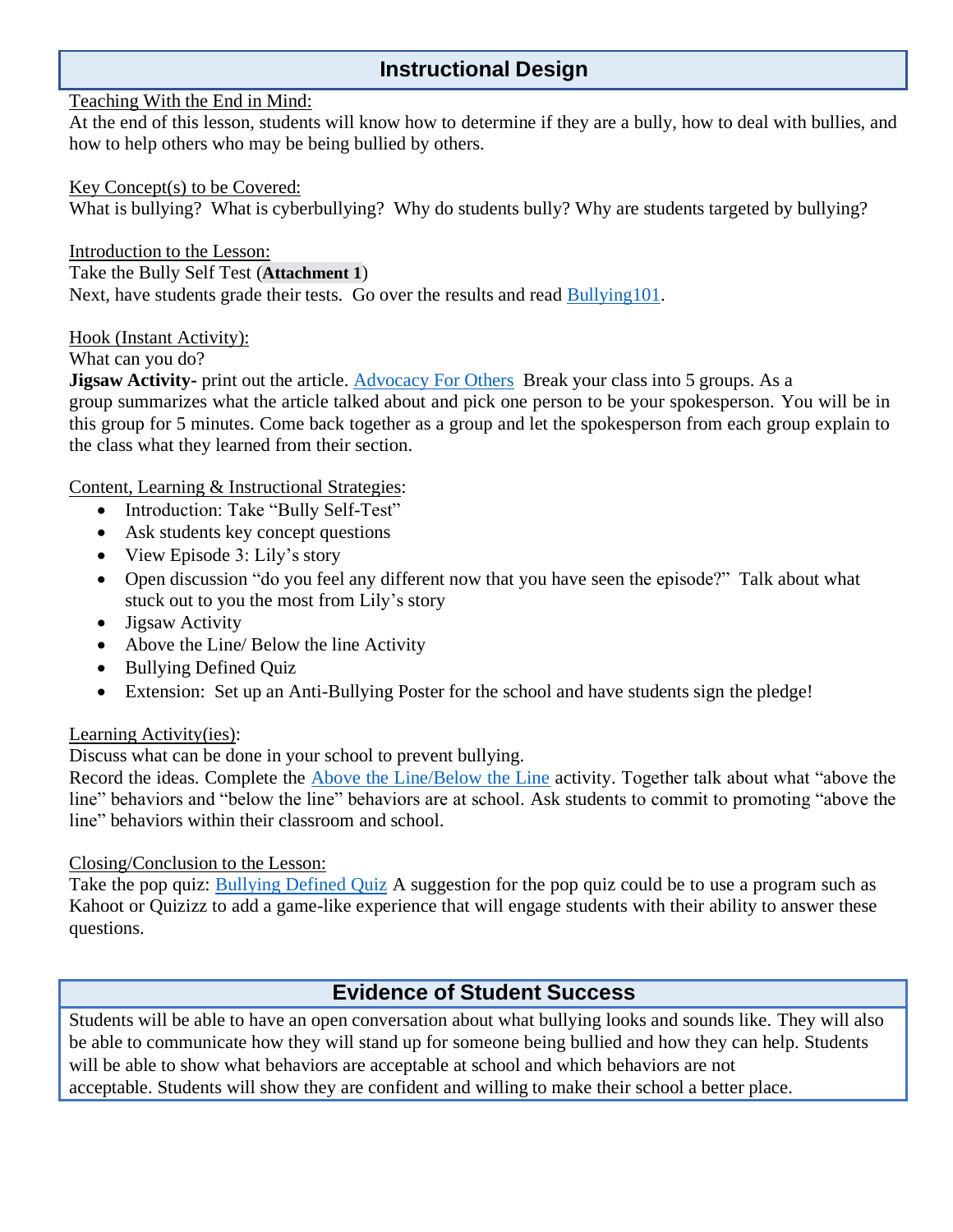## **Student Learning Supports**

#### **Ideas for Differentiation:**

- Provide written material in languages other than English.
- Incorporate different communities in your instruction. Ask students to share how they may think about a topic differently to pull information from various sources.
- Provide students with both written material and visual material.
- Break down work into smaller portions for students with accommodations.
- Utilize small group time to provide more one-on-one instruction for students who need extended learning.
- Pass out handouts/guided notes as needed for students.
- Ask the students to think about "Where" and "How" students bully at your school. Without talking to anyone, have the students make a list on a notecard of where and how students bully at your school. Then ask for volunteers to share: Make a list on the board. Next, have students write a brief description of the bullying scenario using one "Where" and one "How" from the list on the board.
- Provide time for students to write from the perspective of the bully. Students will write an apology letter to the victim they mistreated. Ask students to share at the end.

#### **Opportunities for Extension:**

- Have students create informational posters regarding bullying statistics and share them on bulletin boards around the school.
- The websites such as stopbullying.gov and PACER.org have a lot of additional resources you can use for extension.

## **Additional Resources**

[StopBullying.gov](https://www.stopbullying.gov/) PACER's National Bullying [Prevention](https://www.pacer.org/bullying/?gclid=EAIaIQobChMIlM_SjeeF8gIVkG1vBB07qAFSEAAYASAAEgJZYvD_BwE) Center Bullying Info – [Resources and Information About Health](https://www.bullyinginfo.org/) [Cyberbullying](https://www.ncpc.org/resources/cyberbullying/) - National Crime Prevention Council (ncpc.org) Bullying and [Cyberbullying](https://www.adl.org/education/resources/tools-and-strategies/bullying-and-cyberbullying-prevention-strategies) Prevention Strategies and Resources (adl.org)

### **Attachments**

Bully Self-Test Bully Self-Test-Part Two Reminder Sheet: Relax, Avoid, and Remain Coping Skills for Kids Grounding Your Body and Mind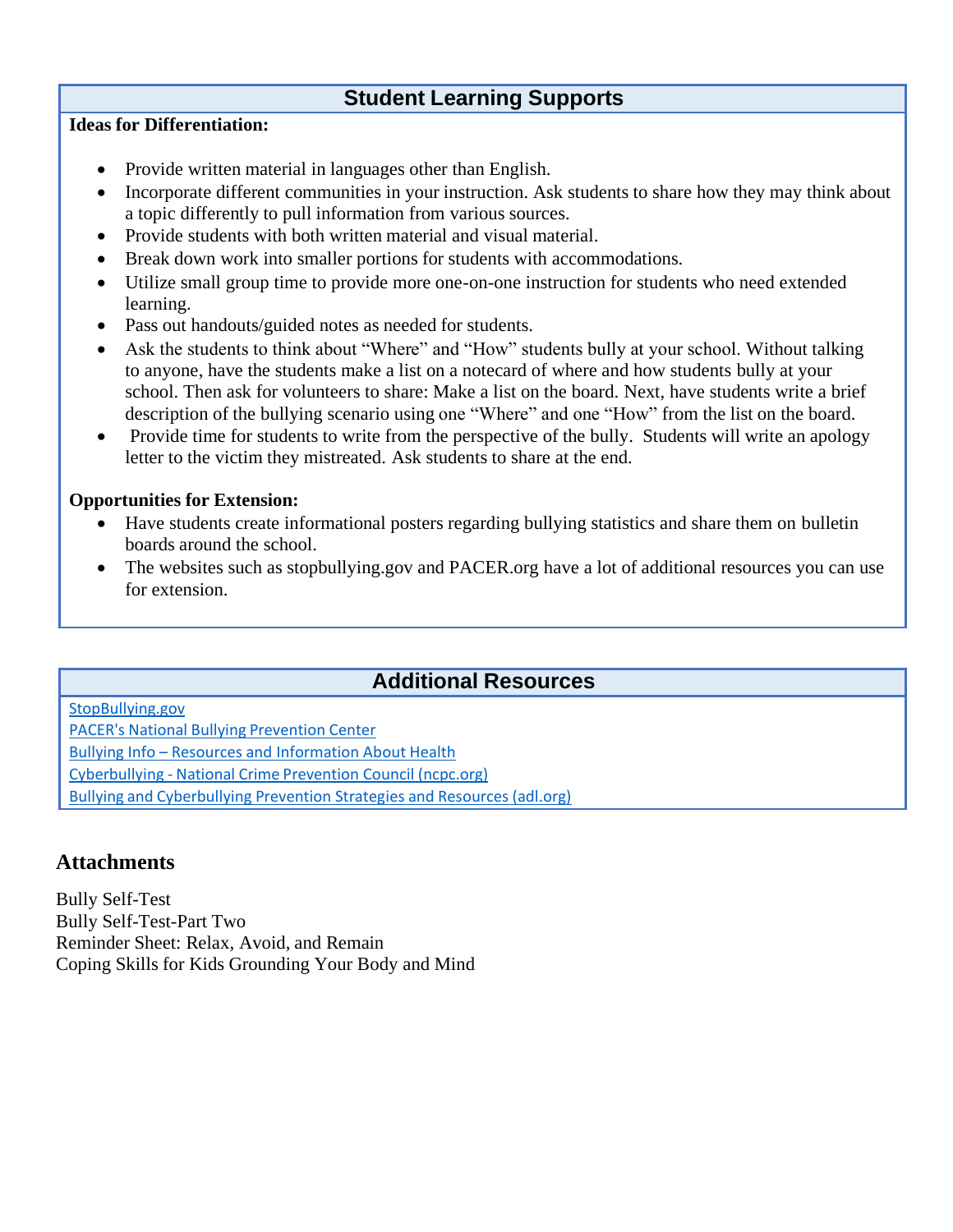### **Bully Self-Test**

#### *This self-test is anonymous and confidential.*

Have you ever acted like a bully? Many young people bully their peers at one time or another, whether they mean to or not. Bullying can have very damaging effects on the targets as well as on the bullies themselves. Studies show that students who bully others are at a much higher risk to vandalize, steal, abuse drugs, and get in trouble with the law, jeopardizing their chances of future success. The bottom line is bullying doesn't do anyone any good. Recognizing your own bullying behavior is the first step.

#### *Part One:*

For each question, check the box that best describes your behavior over the past 12 months.

| Do you ever                                                                                                                         | Yes, often | Yes,<br>sometimes | No, rarely<br>or never |
|-------------------------------------------------------------------------------------------------------------------------------------|------------|-------------------|------------------------|
|                                                                                                                                     |            |                   |                        |
| Punch, shove or hit other students?                                                                                                 |            |                   |                        |
| Try to make others look or feel stupid just to boost your own popularity?                                                           |            |                   |                        |
| Force others to give you their money or possessions?                                                                                |            |                   |                        |
| Make fun of or tease other students?                                                                                                |            |                   |                        |
| Call other students mean names?                                                                                                     |            |                   |                        |
| Spread rumors or gossip about others without their knowledge?                                                                       |            |                   |                        |
| Harass others because they are "different" from you (for example, based on<br>their looks, ethnicity, race, or sexual orientation)? |            |                   |                        |
| Send mean text messages or emails, or post gossip or rumors on a social<br>network site?                                            |            |                   |                        |
| Tease or bully others because your friends do it, and you want to fit in?                                                           |            |                   |                        |
| Purposely avoid or exclude people from your group?                                                                                  |            |                   |                        |
| Threaten to hurt others?                                                                                                            |            |                   |                        |
| Whisper secrets in front of others in order to make someone feel excluded?                                                          |            |                   |                        |
| Try to embarrass or upset others to make yourself feel more powerful?                                                               |            |                   |                        |
| Hang out with a group that has strict rules about who can-or cannot - be<br>included?                                               |            |                   |                        |
| <b>Total</b>                                                                                                                        |            |                   |                        |
|                                                                                                                                     |            |                   |                        |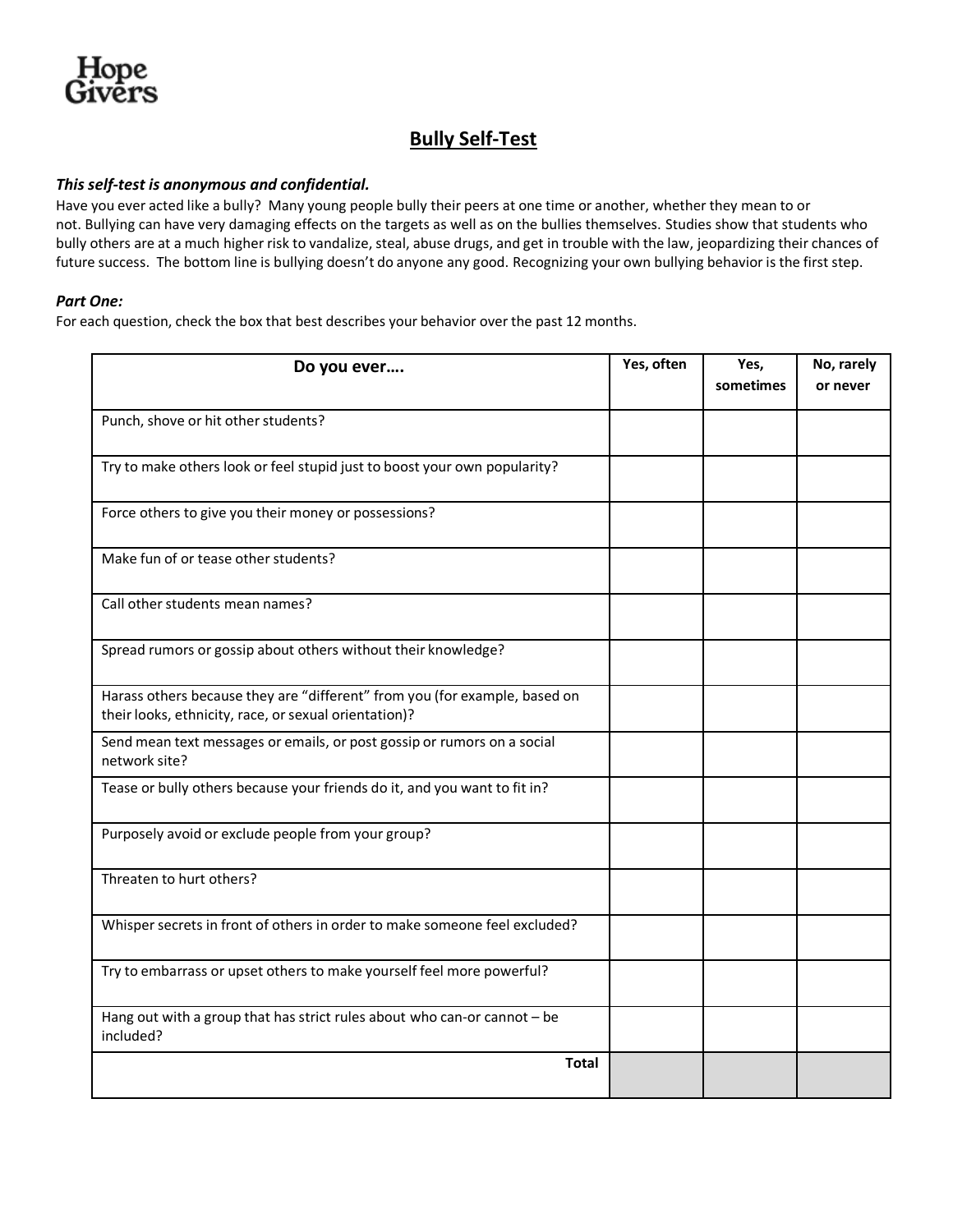

### **Bully Self-Test-Part Two**

#### **Part Two:**

After you have added up your total answers in each column, find your score: Multiply the number of "Yes, often" answers by 2 Write down the number of "Yes, sometimes" answers Give yourself 0 points for every "No rarely or never" answers Add up your total score

#### **If You Score…..**

#### **0 points: The Anti-Bully**

Congratulations! You do not bully other students with physical force, words, exclusion, or technology. You probably understand that such behavior is hurtful and do not want to cause others pain. Though you are doing great by not bullying others directly, remember that standing by while others bully is also harmful. Try to speak out whenever you witness someone else being bullied.

#### **1-4 points: Bullying Danger Zone**

Your score means that you at least occasionally bully others- whether through physical force, words, exclusion, or technology. Maybe you don't mean to bully others, but your behavior is hurting people. Before you act, think about how you would feel if someone treated you this way. It's not too late to change your ways and get back on the right track.

#### **5-12 points: Bully Warning**

Wake-up call! You are probably bullying others regularly through physical force, words, exclusion, or technology. Maybe you want to increase your social status or impress your friends. Maybe you feel pressure from a clique to act like a bully to fit in. Maybe you want to feel powerful by making others feel bad. No matter what the reason, this behavior needs to stop. You are hurting others and yourself by acting that way. Start by asking yourself why you treat others badly- what are you trying to accomplish? Talking to a trusted adult, such as a parent or guidance counselor, can help you figure out healthy ways to meet those needs.

#### **13 or more points: Bully Red Alert**

Your actions reveal that you are acting like a bully in many ways. It does not matter if you are using physical force, words, exclusion, or technology- your behavior is hurting others and muststop right away. It's never too late to make a change. Talk to a trusted adult to figure out why you are acting this way to others; perhaps you want to fit in with the popular crowd or have power over someone else. A guidance counselor, teacher, or parent can help you learn how to deal with these needs in a healthy way that will not harm others. You are moving down a dangerous path- it is essential that you change your behavior, for your own good and the good of your peers.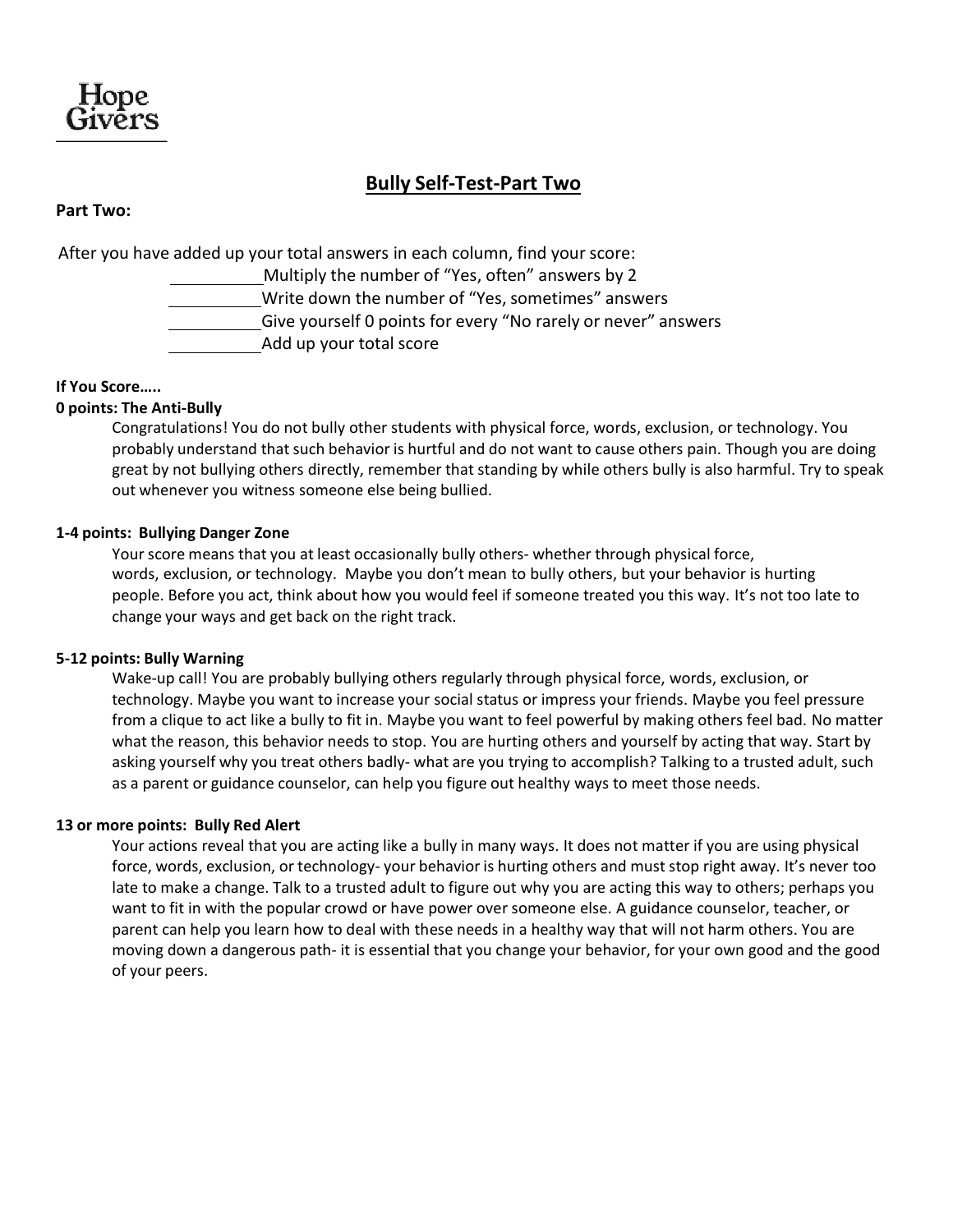





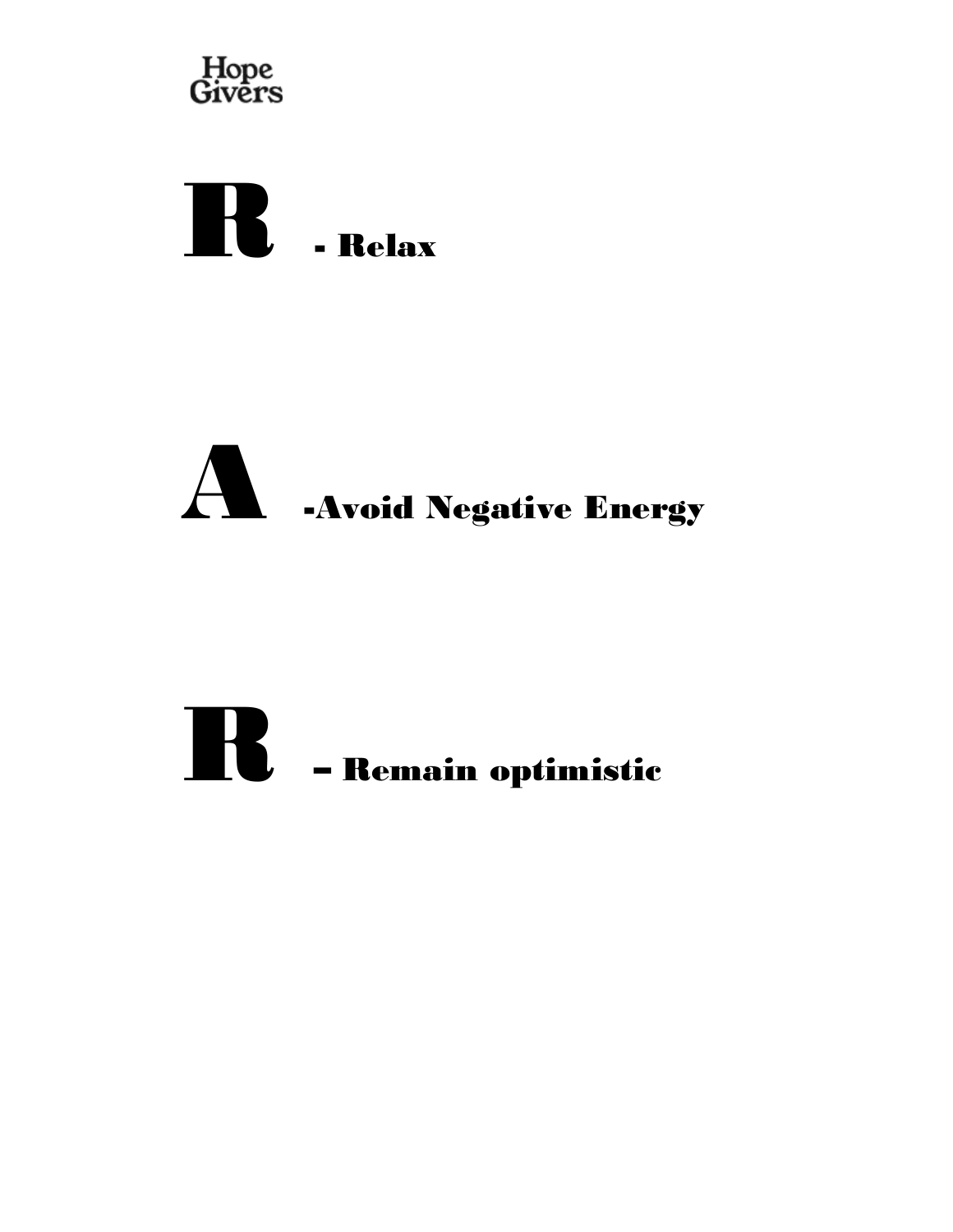# Grounding Your Body and Mind



As kids grow older, they face new stressors and challenges. By helping your child develop healthy **coping skills** (tools to help them manage their feelings and reduce stress), you're helping them become more **resilient** (better able to handle life's ups and downs).

## Why practice grounding?

Grounding is a relaxation exercise that can be used at any time to focus on the present moment rather than our worries, which helps calm our bodies and minds. Grounding exercises can improve concentration, decrease anxiety, and enhance decision-making and problem-solving skills.

**It is difficult to learn something new when we are anxious, angry or distracted.**

Teaching and practicing coping skills when everyone is calm gives us a variety of tools we can use to manage our feelings and reduce stress.

## How to practice grounding

- **1** Find a comfortable place to sit or lie down and, if you feel comfortable, close your eyes.
	- **2** Take several slow, deep breaths in through your nose and out through your mouth.
- 
- **3** Use your five senses to notice the following:



**5 things** you can **see** around you. Maybe it's a book, a painting or a chair.



**4 things** you can **touch** around you. Maybe it's a dog, your desk or your leg.



**3 things** you can **hear** around you. Maybe it's a ticking clock, a car alarm or a dog barking.



### **2 things** you can **smell**.

Maybe it's the scent of soap or lotion on your hands, air freshener or freshly cut grass.



## **1 thing** you can **taste**.

Maybe it's the drink or the snack you just had.



**4** Notice how your body feels. Are you relaxed? Is your mind calmer?



Did you know that many athletes and performers use coping strategies like these before big games and performances to help them relax and focus?